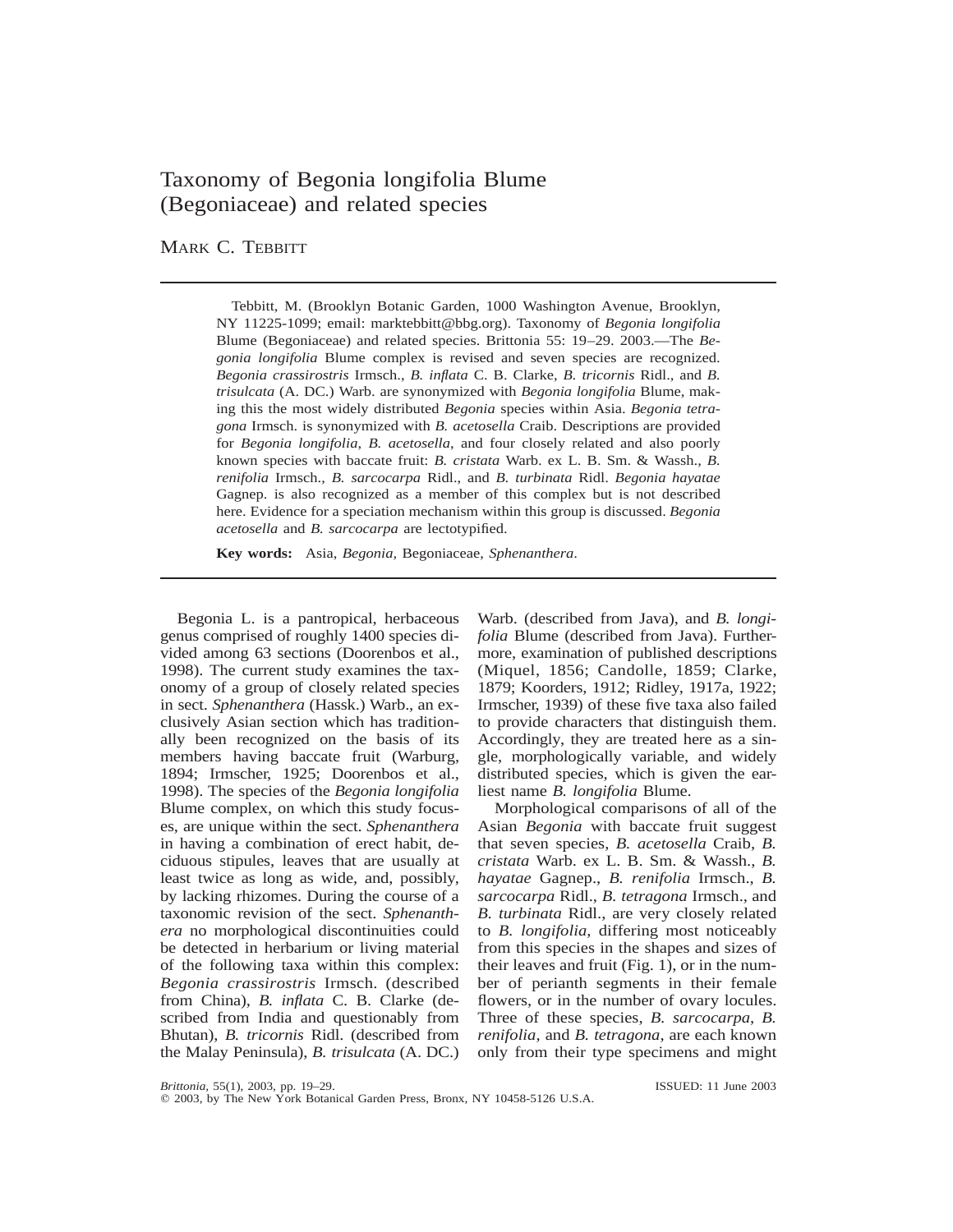

FIG. 1. Leaves and fruit of species in the *Begonia longifolia* complex. **A.** *B. sarcocarpa.* (From *Robinson & Kloss s.n.*, BM.) **B.** *B. hayatae.* (Modified from Liu & Lai, 1977.) **C.** *B. cristata.* (From *Sarason 288,* K.) **D.** *B. acetosella.* (From *Henry 12251A,* K.) **E.** *B. turbinata.* (From *Robinson & Kloss s.n.,* BM.) **F.** *B. renifolia.* (From *Warburg 15188*, B.) **G.** *B. longifolia.* (From *Blume* 740, B.) Scale bar: Leaves = 1 cm; fruit = 0.5 cm.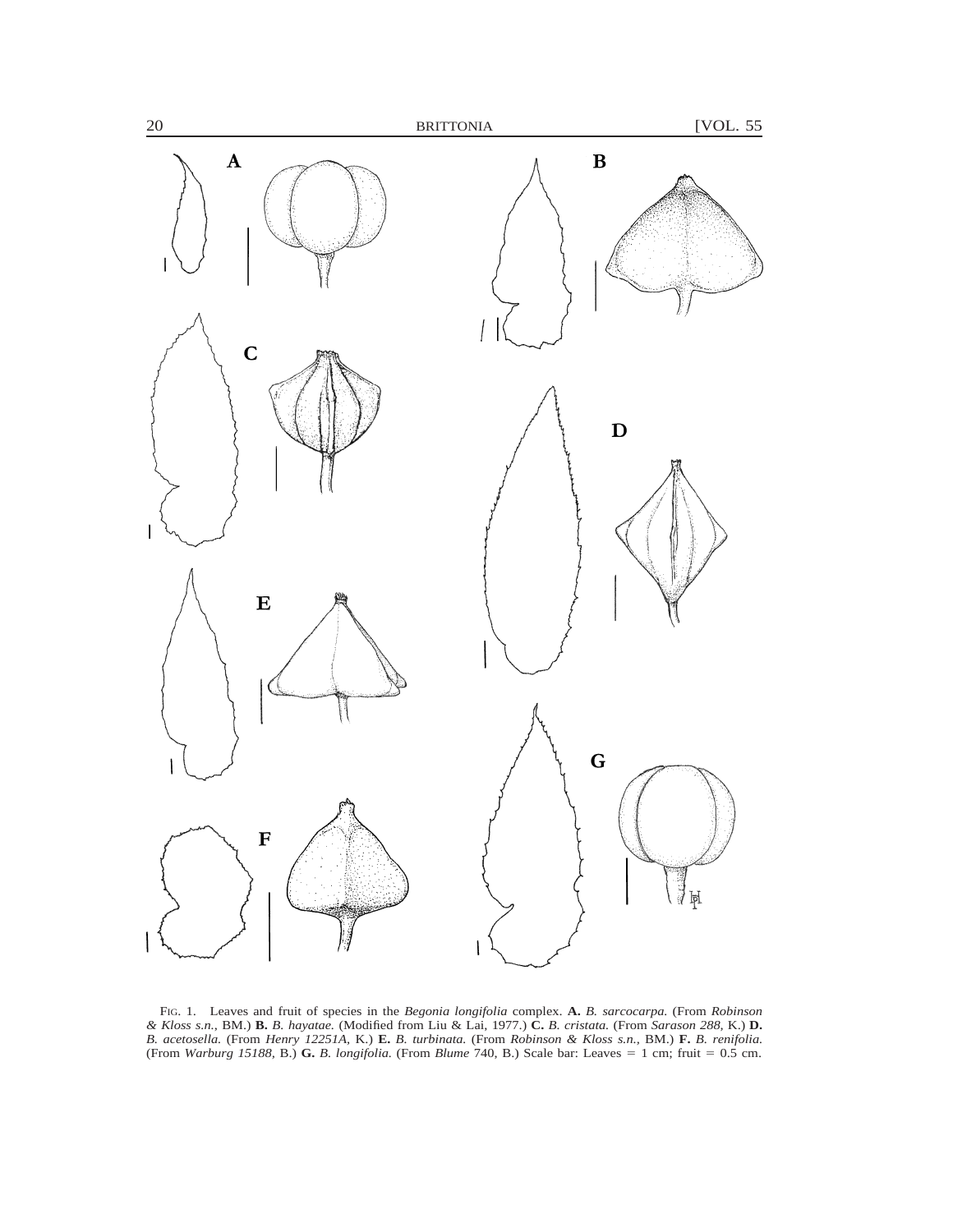represent aberrant individuals of the sympatric species, *B. turbinata*, *B. cristata*, and *B. acetosella*, respectively. The first two species are recognized here, whereas *B. tetragona* is synonymized with *B. acetosella*. *Begonia sarcocarpa* differs from *B. turbinata* in terms of several clearly defined characters: leaf size, leaf venation pattern, fruit shape, and number of female perianth segments. This suggests that *B. sarcocarpa* represents a distinct species with a very limited distribution. *Begonia renifolia*, which differs from *B. cristata* in leaf shape and degree of pubescence, is also recognized here, in this case, because the type specimen lacks flowers and cannot be compared adequately with *B. cristata*. Additional *Begonia* collections from northern Sulawesi are needed to address this problem. *Begonia tetragona* is synonymized with *B. acetosella* because the characters which Irmscher (1939) used to separate *B. tetragona* from *B. acetosella*—deep, double toothed leaf margins and twice-branched placentae—occur individually in some specimens of *B. acetosella*. Furthermore, individual plants of *B. acetosella* might have leaf margins ranging from the kind found in the type of *B. acetosella* to the kind found in the type of *B. tetragona*. Because the previous descriptions of *B. acetosella*, *B. cristata*, *B. longifolia*, *B. renifolia*, *B. sarcocarpa*, and *B. turbinata* are incomplete, amended descriptions of these species are provided. *Begonia hayatae* is described in detail by Liu and Lai (1977) and is, therefore, not described here.

*Begonia longifolia*, as recognized here, has an unusually broad distribution for the genus, which includes many species with narrow endemic distributions. Like many of the other widely distributed species in this genus, *B. longifolia* probably owes its large distribution both to its wide ecological tolerance and to the greater chances of long distance dispersal afforded by its baccate, and therefore presumably animal-dispersed, fruits. Baccate fruits are atypical within this mostly wind-dispersed genus but are also found in some of the other widely distributed Asian *Begonia* species (e.g., *B. acetosella* and *B. leprosa* Hance), as well as in the African *B. oxyloba* Welw. ex Hook. f.,

which has one of the broadest natural distributions found in the genus.

Based on morphological similarity and distribution patterns, *Begonia longifolia* appears to have originated in the mountainous region between northeastern India and northern Vietnam, migrating from there along mountain corridors to Taiwan and Malesia, and giving rise to the other members of the complex when some of its dispersing populations became geographically isolated. Evidence for this hypothesis is based on the fact that the closest relatives of the *B. longifolia* complex occur in the mountains between northeastern India and northern Vietnam (Tebbitt, unpubl. data) and also that the distribution of *B. longifolia* matches a recognized montane plant migration route from China into Malesia (van Steenis, 1965). Furthermore, *B. acetosella* and *B. hayatae* and the two closely related sympatric species pairs, *B. cristata*/*B. renifolia* and *B. turbinata*/*B. sarcocarpa*, each occur in areas adjacent to the main range of *B. longifolia* (Fig. 2) and share greater morphological similarity to *B. longifolia* than they do to each other. Preliminary analyses of ITS sequence data from multiple accessions of *B. longifolia*, *B. acetosella*, *B. hayatae*, and *B. cristata* support this hypothesis (Tebbitt, unpubl.). A similar process of population isolation and speciation might presently be occurring in *B. longifolia*'s southeastern range. Some specimens of *B. longifolia* from eastern Java and Bali have shortly winged fruit and more widely branched inflorescences than typically found elsewhere in the species' range, suggesting that these peripheral populations are somewhat genetically isolated. These morphological characteristics are not consistent enough, however, to warrant the designation of separate specific or infraspecific taxa.

## **Key to taxa in the** *Begonia longifolia* **species complex**

- 1. Ovary 4-locular  $\frac{1}{2}$  *B. acetosella*
- 1. Ovary 3-locular.
	- 2. Lamina of leaves reniform  $\ldots$  *B. renifolia*
	- 2. Lamina of leaves lanceolate to broadly elliptic.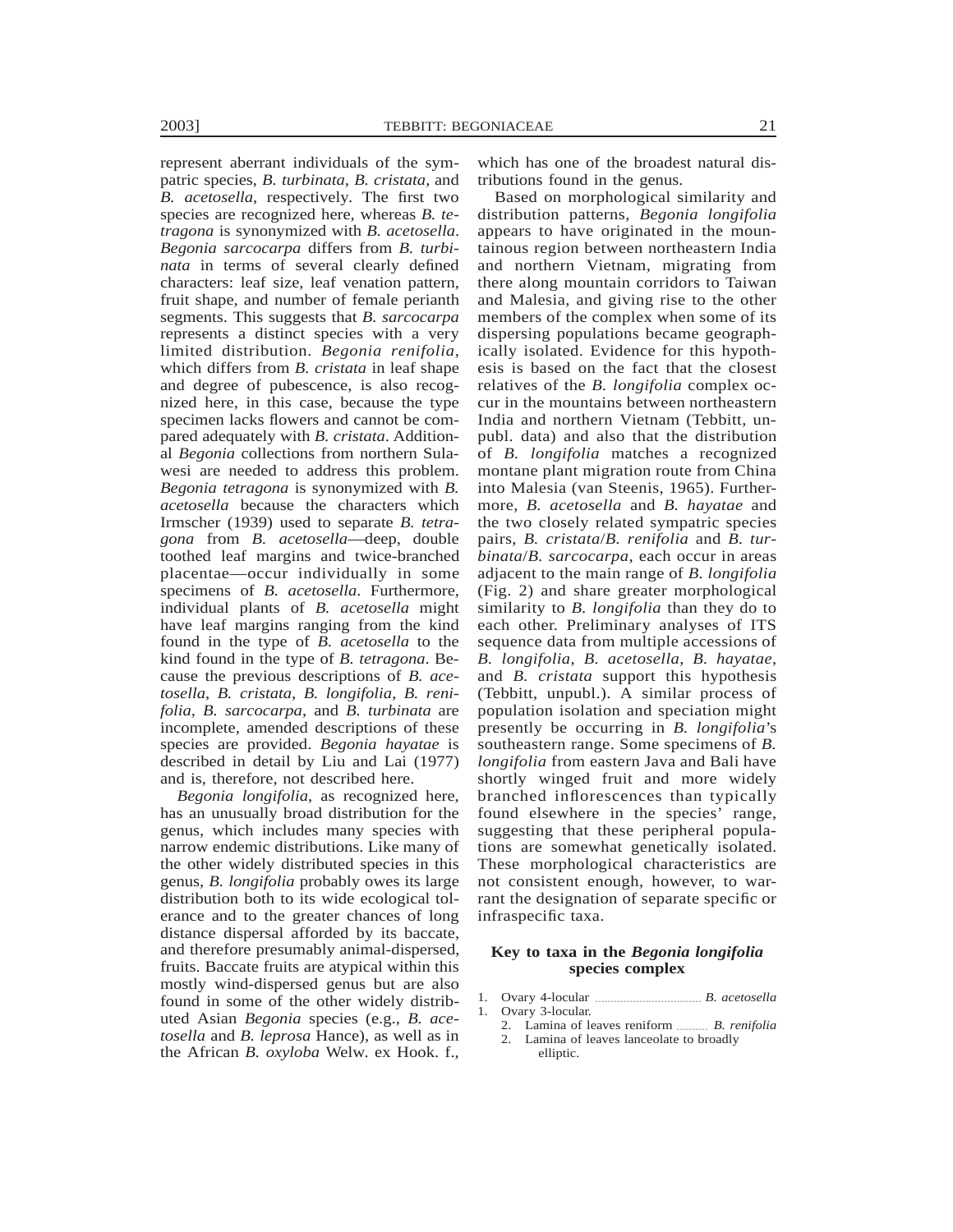

FIG. 2. Distribution of species in the *Begonia longifolia* complex. Symbols may represent more than one collection.

- 3. Female tepals 5; leaves  $5-6.5 \times$ 1.2–1.8 cm  $\frac{B. \, \text{saroc}$
- 3. Female tepals 6; leaves  $8-22 \times$ 1.8–14 cm.
	- 4. Stems slender, often tinged red; fruit turbinate ---- *B. turbinata*
	- 4. Stems robust, not usually tinged red; fruit more or less globose.
		- 5. Leaves broadly elliptic, margin remotely, shortand somewhat irregularly bidentate, smaller teeth serrate *B. cristata*
		- 5. Leaves usually lanceolate, larger leaves occasionally broadly elliptic, margin shallowly single toothed to almost entire.
			- 6. Fruit apex indented -- --------------------------*B. hayatae*
			- Fruit apex beaked --------------------------*B. longifolia*

## **Descriptions**

## BEGONIA ACETOSELLA Craib

*Begonia acetosella* Craib, Bull. Misc. Inform. 153.

1912. TYPE: THAILAND. Chiengmai, Doi Sootep, 660–900 m, *Kerr 557* (LECTOTYPE, here designated: K; ISOLECTOTYPES: K, B).

*Begonia tetragona* Irmsch., Mitt. Inst. Allg. Bot. Hamburg 10: 515–516. 1939. TYPE: CHINA. Yunnan Province, Mengtze, SW mts., forests, 4000 ft, *Henry 10737A* (HOLOTYPE: B; ISOTYPE: E).

*Dioecious*? erect branched *herb,* to 2 m tall, lacking rhizomes. *Stems* fleshy, green or reddish, swollen at base and nodes, branched, internodes to 20 cm long; branches green or often tinged red particularly at base and on nodes or occasionally red throughout, glabrous or with microscopic hairs, 4–10 mm diam., branches usually flexuous towards their apices. *Stipules* deciduous, opaque green, ovate-lanceolate to lanceolate,  $8.5-29 \times 1.5-8.5$  mm, apex acuminate, glabrous or with sparse microscopic hairs. *Leaves*: *petioles* 1–7(–17) cm long, joining lamina at a transverse angle, glabrous or with sparse short-glandular hairs; *lamina* green above, paler green beneath with veins sometimes tinged pink, both sur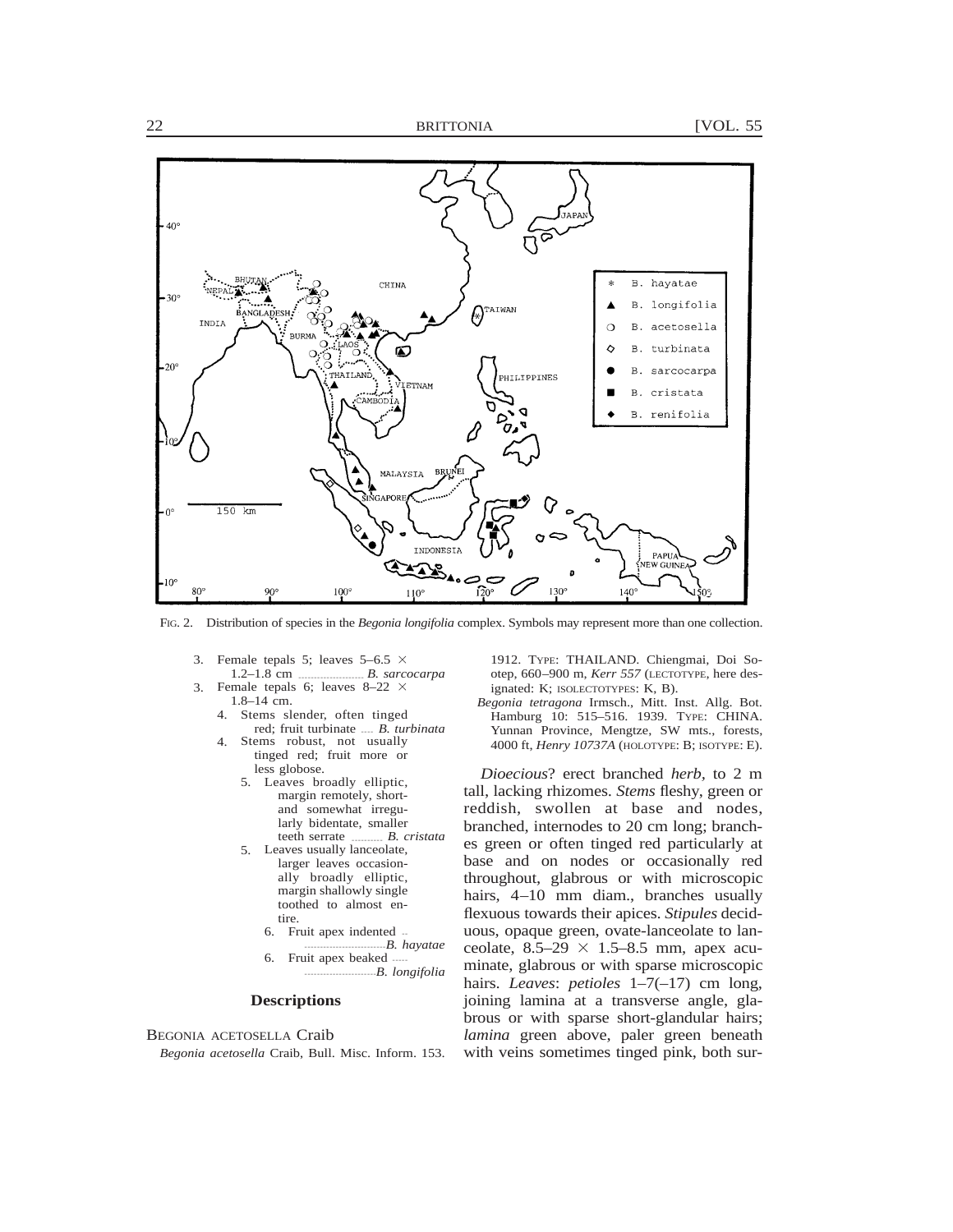faces glabrous to sparsely hairy, especially on veins beneath, asymmetric, usually ovate to ovate-lanceolate, larger leaves ellipticacuminate,  $10-27 \times 2.5-12$  cm, apex acuminate to long acuminate, basal sinus truncate to 12 mm deep, basal lobes unequal, not overlapping, inner lobe 1.7–7.3 cm long, margin shortly toothed and ciliate or occasionally bidentate, larger teeth to 1 cm deep, veins 5–7, palmate. *Inflorescences* axillary, 1–5-flowered, a once branched dichasium in which the primary peduncle branches vary from  $1-3(-50)$  mm long so that the inflorescence appears to be either umbellate or cymose, flowers fragrant; *bracts* deciduous, ovate,  $4-10 \times 1-3.5$  mm, apex acute to glandular setose; *bracteoles* absent. *Pedicels* glabrous or with sparse microscopic glandular hairs, those of male flowers to 1.4 cm long, those of female flowers 4–10 mm long. *Male flowers*: *perianth segments* white, sometimes flushed pink near base of inner surface, 4, outer pair usually obovate-elliptic,  $10-18 \times 6-15$  mm, outer surface with microscopic glandular hairs, apex rounded, inner pair ovate to elliptic-obovate, 5.5–16 3 3–8.5 mm, glabrous, apex rounded; *stamens* yellow, 60–100, *filaments* free, attached to a raised receptacle, receptacle to 1.5 mm tall, filaments equal in length, 2–2.6 mm long, *anthers* rectangular to obovate, 1.5–3 mm long, dehiscing via vertical slits along sides of anther, connective projecting 0.3–1 mm, apex rounded, often wider than locules. *Female flowers*: *perianth segments* white to pale pink, 4, usually broadly elliptic, sometimes broadly ovate or almost orbicular, outer pair  $6-9.5 \times 6-12$  mm, outer surface with minute glandular hairs, inner pair 6–7  $\times$  3.5–6 mm, glabrous, apex usually rounded; *ovary* green, 4-angled or very rarely 3-angled on same plant,  $3-15 \times 4-$ 11 mm, wings present on central part of each locule, triangular, often narrowly so, with microscopic glandular hairs, (3–)4-locular on same plant, *placentation* axile, *placentae* bifid, bearing ovules on both surfaces of placental branches; *styles* 4, caducous to eventually deciduous, slender, ca. 5 mm long, base fused for 0.5–1 mm, bifid from about halfway, branches erect, stigmatic papillae twice spirally twisted. *Infructescence* usually single fruited, but sometimes bearing up to 3 fruits; *fruiting pedicels* 10–12.5 mm long; *fruit* fleshy, glossy light green, pendulous, rhomboidal to spherical,  $12-15 \times$  ca. 17 mm, wings triangular to 5.5 mm tall, base ca. 4 mm wide, apex acute, glabrous.

### **Key to the varieties of** *Begonia acetosella*

- 1. Leaves and petioles hairless or almost so
- -------------------------------------------------------- *var. acetosella* 1. Leaves and petioles hairy **------------** var. *hirtifolia*

### BEGONIA ACETOSELLA var. ACETOSELLA

*Distribution and ecology.*—Flowering January to August. Northern Thailand, northern Laos, northern Vietnam, southeastern Tibet, southwestern China (Yunnan) and northeastern Burma. Shady moist sites by streams among tall vegetation, or in mixed or evergreen, primary to degraded forest, or occasionally in bamboo forest. Mostly on mountains, 800–2750 m, but frequently down to ca. 400 m. Occasionally on limestone. A common, frequently collected species.

Non-fruiting material is easily confused with *B. longifolia* Blume, but can be separated on the basis that *B. acetosella* has a considerably shallower leaf sinus than *B. longifolia* and has a tendency to possess flexuous, rather than straight upper stems.

Several indigenous peoples of northern Vietnam use the stems to treat a variety of ailments including fevers, coughs, and stomach complaints. The Black Hmong people of Vietnam occasionally eat the leaves and stems as a vegetable. Black Hmong children eat the stem for its invigorating and thirst quenching properties. The stems and leaves have a bitter, acidic taste.

Selected specimens examined: TIBET. Medoc, Hanmi, 800–1000 m, 6 Aug 1974, *Qinghai-Tibet team 74– 4114* (KUN).

CHINA. **Yunnan**: Gongshan County, Duoogjiang, 1350 m, 11 Nov 1954, *Feng Kuomei 24182* (KUN); Luchung County, Fengshuiling, 13 May 1974, *Luchun team 753* (KUN[2]); Salwin Valley, 25°10'N, 98°50'E, 1830 m, *Forrest 19373* (B, E, K, P, US); nr. Schuidien between Möngdse and Manho, 1300 m, *Handel-Mazzetti 6039* (WU); Mengze SE Mts., 1525 m, *Henry 10737* (K, NY); Yingdong County, Li Yue he, 1620 m, 19 May 1963, *Wquanan 9257* (KUN[2]); Changyuan County, Long tou shan, 800–850 m, 13 Jun 1974, *Li Yuanhui 011930* (KUN); Guizhou Xingren,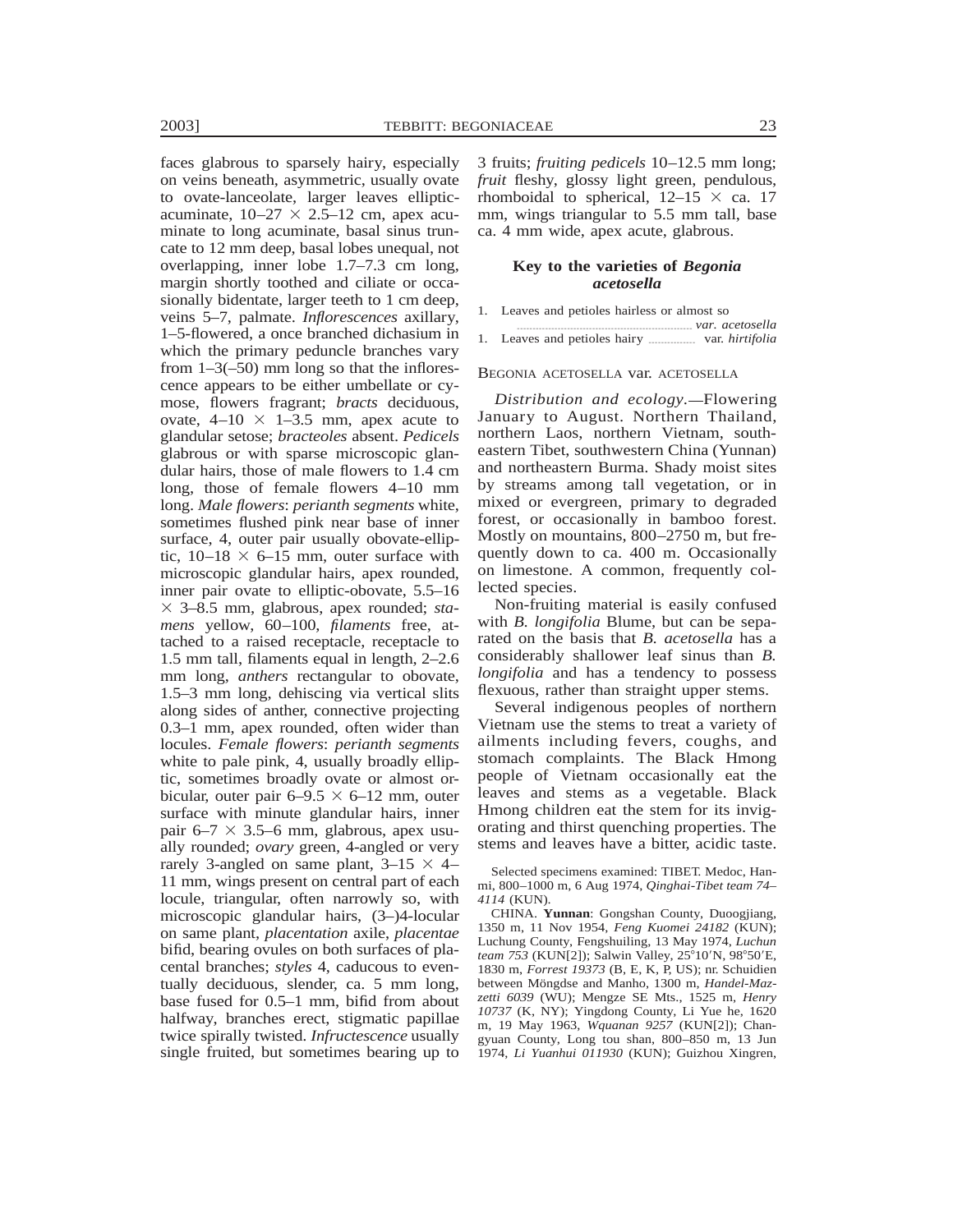28 Aug 1960, *Chang Zhisong* 8823 (KUN); Pingbian xinli xiang, 1200 m, 18 Jul 1953, *Institute of Botany Kunming Working Station 02602* (KUN[2]); Menglian County, N of town, 18 Aug 1973, *Menglian expedition group 010237* (KUN); Xishuangbanna, Yuleshan, 21 Mar 1975, *Tao Guado 013643* (KUN); Mar-li-po, Szetai-po, Loa-chun-shan, 1300–1500 m, 20 Dec 1947, *Feng 13953* (KUN[2], E).

BURMA. Valley of the Taping, Lat. 24°30'N, *Forrest 12155* (E); Putao Distr., 150–1830 m, general in subtropical jungle but ascends behind Konglu to 1980 m, 12 Sep 1920, *Farrer 1503* (E); Bhamo, 7 Apr 1912, *Lace 5759* (K[2], E); Mong hau, trans Salween, 640 m, 17 Mar 1911, *Robertson 273* (K[2]); Southeastern Shan States, Keng Tung territory, valley of the Meh Len, between Muang Hpyak and Pang Sop Lao, 525– 690 m, 27–28 Jan 1922, *Rock 2124* (B, NY, US).

THAILAND. Doi Pu Ka, 1500–1600 m, *Kerr 4940* (BM, K); Doi Chiengdao, Me Na Lao drainage, ca. 550 m, 20 Mar 1950, *Garrett 1288* (K[2], L[3]); Chiengmai, *A. F. G. Kerr 1744* (B, E[3], K[2], L); Muang district, Chiang Mai Prov., Doi Sutep-Pui National Park, Shristian Hill, S of Doi Sutep temple, *Maxwell 90-290* (E, L, topotype); Kao Paga Paw, Chaing apum, ca. 400 m, 4 Mar 1931, *Kerr 20325* (BM); Northern Teen Tok 10 km N. of Doi Chieng Dao, 600 m, 3 Aug, *Larson et al. 3098* (E); Siam, Doi Wao, 915 m, 24 Feb 1912, *Kerr 2440, 2440A* (K).

LAOS. Tawieng Chieng kwang [Xiang Khoang], 1900 m, evergreen forest, 6 Apr 1932, *Kerr 20929* (BM, K[2]).

VIETNAM. 2 km to Sapa, 1550–1600 m, 11 Dec 1964, *Sino-Vietnam team & C. Y. Wu 379* (KUN); Prov. Sontaˆy, Mont Bavi, 400 et 800 m, 24 Feb 1941, *Petelot 7084* (B[2]); Tam Dao, Sep 1908, *D'Alleizette s.n.* (L).

### BEGONIA ACETOSELLA var. HIRTIFOLIA Irmsch.

*Begonia acetosella* var. *hirtifolia* Irmsch., Mitt. Inst. Allg. Bot. Hamburg 10: 515. 1939. TYPE. CHI-NA. Yunnan Province, Szemao, 4500 ft, *Henry 12251A* (HOLOTYPE: B; ISOTYPES: E, K[2]).

Additional specimens examined: CHINA. **Yunnan**: Cangyuan County, 1100–1200 m, 20 Jun 1975, *Liyanhui 013380* (KUN); Ruili Denga, 9000 m, 26 Apr 1961, *Zhouxun 563* (KUN[2]); Yuan Yang, panzhihua, 1200 m, 30 May 1974, *Lu Chun 1187* (KUN[2]); Fo-Hai, 1540 m, May 1936, *C. W. Wang 74269* (KUN[2]); Tsang-Yuan, 1250 m, May 1936, *C. W. Wang 73184* (KUN[2]); Xishuangbanna, Mengyang, 1100 m, 26 Mar 1957, *Sino-Soviet Union expedition team 5692* (KUN[2]).

BURMA. Myelleyiana between Nimgama and Lamkang, 215–785 m, 1 Apr 1953, *Tha Hla* & *Chit Koko 3724* (K); Kachin Hills, *Toppin 4299* (K).

#### BEGONIA CRISTATA Warb. ex L. B. Sm. & Wassh.

*Begonia cristata* Warb. ex L. B. Sm. & Wassh., Phytologia. 52: 442. 1983. TYPE. INDONESIA. N Celebes: Tomohon, Apr 1894, *Sarason 288* (LEC-TOTYPE, designated by Smith & Wasshausen, 1983: K).

*Begonia cristata* Warb. ex Koord., Natuurk. Tijdschr. Ned.-Indie¨. 63: 90. 1904. nom. nud.

*Monoecious,* erect branched *herb* to 2 m tall, lacking rhizomes, *stems* fleshy, dull red, glabrous, 0.4–1.2 cm diam. ribbed (when dry) internodes 7–18 cm long. *Stipules* caducous, ovate to narrowly lanceolate,  $0.8-2 \times 0.2-0.45$  cm, apex setose, elsewhere glabrous. *Leaves*: *petioles* 2.5–16.5 cm long, 1–3 mm diam. (when dry) glabrous, joining lamina at a transverse angle; *lamina* green on both surfaces, beneath paler, both surfaces glabrous, or below with very sparse microscopic glandular hairs in basal portion, asymmetric, broadly elliptic,  $10-22 \times 4-14$  cm, apex acute to acuminate, basal sinus cordate, 1–3 cm deep, basal lobes almost equal, overlapping, inner lobe 4–9.5 mm long, margin remotely short and somewhat irregularly bidentate, larger teeth angular, smaller teeth serrate, veins 6– 7, palmate. *Inflorescences* axillary, a 2–3 branched dichasium, with up to 20 flowers, bearing male and female flowers synchronously on same inflorescence; *peduncles* ca. 1 cm long, glabrous; *bracts* caducous, narrowly ovate,  $4-6 \times 2.5$  mm; *bracteoles* absent. *Pedicels*: those of male flowers with sparse microscopic glandular hairs, 6–7 mm long, those of female flowers glabrous, ca. 5 mm long. *Male flowers*: *perianth segments* white to pale pink, 4, outer pair broadly ovate to elliptic, concave, with very sparsely microscopic glandular hairs, 4–8  $\times$  3–5 mm, apex rounded, inner pair broadly ovate to elliptic, glabrous,  $3-8.5 \times 2.8$ – 4.2 mm, apex rounded; *stamens* 25–50, *filaments* 1–1.5 mm long, those in center slightly longer than the outer ones, fused at base, *anthers* wedge-shaped, 1.5–2 mm long, connective projecting ca. 0.2 mm, apex rounded, dehiscing via longitudinal slits along sides of anther. *Female flowers*: *perianth segments* white to pale pink, 6, broadly ovate to elliptic, subequal, 3.1–10  $\times$  2.2–6 mm, pubescence as in male flowers; *ovary* fleshy, subglobose, 3-lobed, ca.  $5 \times 6.5$  mm, with sparse microscopic glandular hairs, lobes with rounded riblike to obtuse-triangular wings to 1 mm long along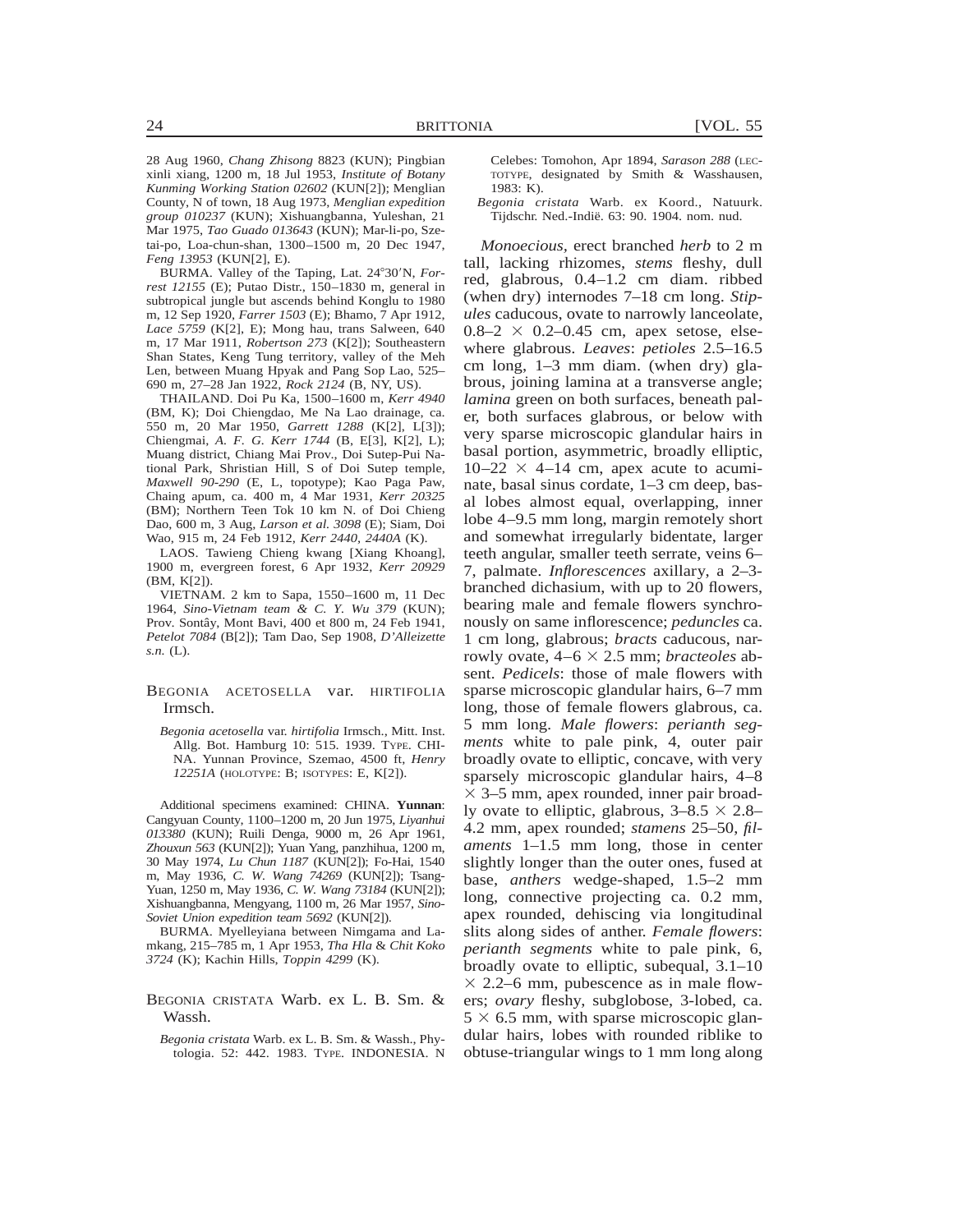center of each locule, 3-locular, *placentation* axile, *placentas* bifid, bearing ovules on both surfaces of placental branches; *styles* 3, caducous, 2.4–4 mm long, free or shortly fused at base, bifid from halfway, branches erect, stigmatic papillae broad, once or twice spirally twisted. *Infructescences* 1–10-fruited; *fruiting pedicels* 0.5–1 cm long; *fruit* fleshy, green becoming red, subglobose, to ca.  $1 \times 1.2$  cm, glabrous or with sparse microscopic hairs as on ovary, locules with persistent wartlike remnants of wings when dry.

*Distribution and ecology.*—Flowering year-round. Indonesia (Sulawesi). Forest, at 100–700 m.

This species is likely to be the same as Blume's (1827) *Begonia aptera*, as that taxon was described from Sulawesi and matches *B. cristata* except it has 4-locular, rather than 3-locular fruit. Blume might have made a mistake in stating that his species has 4-locular fruit, or this might represent a typographic error, as neither I nor past authors have been able to locate any material from Sulawesi with 4-locular fruit. Unfortunately, Blume (1827) does not list any specimens of his *B. aptera*. In view of this confusion and the possibility that material of Blume's species with 4-locular fruit exists, yet unlocated in a herbarium, *Begonia cristata* must become the accepted name for the 3-locular taxon.

The name *Begonia cristata* was first published by Koorders (1904) based on an earlier unpublished name of Warburg. Koorders, however, neglected to provide a description or type specimen and it was left to Smith & Wasshausen (1983) to designate a lectotype and describe the species.

Selected specimens examined. INDONESIA. **Sulawesi**: Minahassa, Bojong, 1888, *Warburg 15187* (B[2]); Goeroepaki, *Kauderns 61* (L); Tomohon, 700 m, 6 Jun 1954, *Alston 15679* (BM, L); Lokon, 16 May 1894, *Sarason 278* (K); Minahassa, N slope of Mt. Klabat, ca. 500 m, 27 Jun 1956, *Forman 248* (K[3]); Utara, 220 km, W of Manado, *Burley, Turin et al. 3717* (L); G. Masarang, Tomohon, secondary forest edge of crater lake, ca. 1200 m, 22 Jun 1956, *Forman 207* (K[2]); Pasoei-Rante Lemo, 1929, *Kjellberg 1627* (B); Todjamboe, 800 m, 23 Jun, *Kjellberg 1750* (B); Sopu Valley, ca. 80 km S of Palu  $0°30'$ -1°30'S, 119°30'-120°30'E, 1000 m, 24 May 1979, *E. Hennipman 5588* (A); Sopu Valley, ca. 80 km, SSE of Palu, ca. 1°16'S, 120°16'E, 1000 m, 2 May 1979, *de Vogel* 

*5174* (L[2]); Selatan, Gunung Rantemario Gowa subcamp, ca. 3°24'S, 120°00'30'E, 11 Jul 1993, 1850 m, *Kofman 210* (L[2]).

#### BEGONIA LONGIFOLIA Blume

- *Begonia longifolia* Blume, Catalogus. 102. 1823. TYPE. INDONESIA. Salak, s.d., *Blume 740* (HO-LOTYPE: B).
- *Diploclinium longifolium* (Blume) Miq., Fl. Ned. Ind. 1(1): 687. 1856. TYPE. INDONESIA. Java, Salak, *Blume 740* (HOLOTYPE: B). *Diploclinium longifolium* var. *luxurians* Miq. ex Koord, *in* Exkurs. Fl. Java 2: 650. 1912 pro syn. *Begonia longifolia* Blume, 1823.
- *Casparya trisulcata* A. DC., Ann. Sci. Nat. Bot. 4(2): 119. 1859. TYPE. INDONESIA. s.d., *Zollinger 2850* (HOLOTYPE: G). *Begonia trisulcata* (A. DC.) Warb., Engler & Prantl, Nat. Pflanzenfam. 3(6A): 142. 1894. TYPE. INDONESIA. Java, s.d., *Zollinger 2850* (HOLOTYPE: G).
- *Begonia crassirostris* Irmsch., Mitt. Inst. Allg. Bot. Hamburg 10: 513. 1939. TYPES. CHINA. Yunnan Province, Szemao, s.d., *Henry 12251* (SYNTYPE: K[n.v.]; ISOSYNTYPES: B, NY); Yunnan, Shipping, s.d., *Henry 13600* (SYNTYPE: K[n.v.]); Kwangsi, 31 Aug 1928, *Ching 7281* (SYNTYPE: WU[n.v.]); Kwangtung, *Ford 1* (SYNTYPE: K); Kwangtung, 25 Dec 1928, *Tsiang Ying 1744* (SYNTYPES: E, UC[n.v.]); Hainan, 28 Apr 1922, *McClure 9325* (SYNTYPE: K; ISOSYNTYPES: MO, PNH); Hainan, 2 Aug 1927, *Tsang Wai Tak 278* (SYNTYPES: E, UC[n.v.]; ISOSYNTYPES: G, K, MO); Hainan, 27 May 1928, *Tsang Wai Tak 536* (SYNTYPE: UC[n.v.]; ISOSYNTYPES: B, K, NY).
- *Begonia inflata* C. B. Clarke, in J. D. Hooker, Fl. Brit. Ind. 2: 636. 1879; C. B. Clarke, J. Linn. Soc., Bot. 18: 115. 1881. TYPES. INDIA. Darjeeling, Rishap, 3000 ft, 2 Aug 1870, *Clarke 12312A* & *C* (SYNTYPE: K); ''Birma?,'' *Griffith Kew distribution number 2587* (SYNTYPES: B, GH,  $K[n.v.]$ ).
- *Begonia tricornis* Ridl., J. Straits Branch Roy. Asiat. Soc. 75: 35. 1917. TYPE. MALAYSIA. Pahang, Telom, *Ridley 14123* (HOLOTYPE: SING), Telom, Nov 1900, *Ridley s.n.* (ISOTYPE: K). *Begonia roxburghii* Ridl., J. Fed. Malay States Mus. 4: 20. 1909, non A. DC. 1864. TYPE. MALAYSIA. Pahang, Telom, Nov 1908, *Ridley 14123* (HOLOTYPE: SING), Telom, Nov 1900, *Ridley s.n.* (probable ISOTYPE: K).

*Monoecious,* branched erect leafy herb, to 2 m tall, lacking rhizomes. *Stems* green or reddish, usually glabrous, occasionally sparsely hairy. *Stipules* deciduous, narrowly lanceolate to lanceolate-subulate,  $6-17 \times$ 1.25–3 mm, apex acute, glandular setose, otherwise glabrous, margin entire. *Leaves*: *petioles* 0.7–14 cm long, usually glabrous, occasionally with sparse hairs, joining lamina at a transverse angle; *lamina* green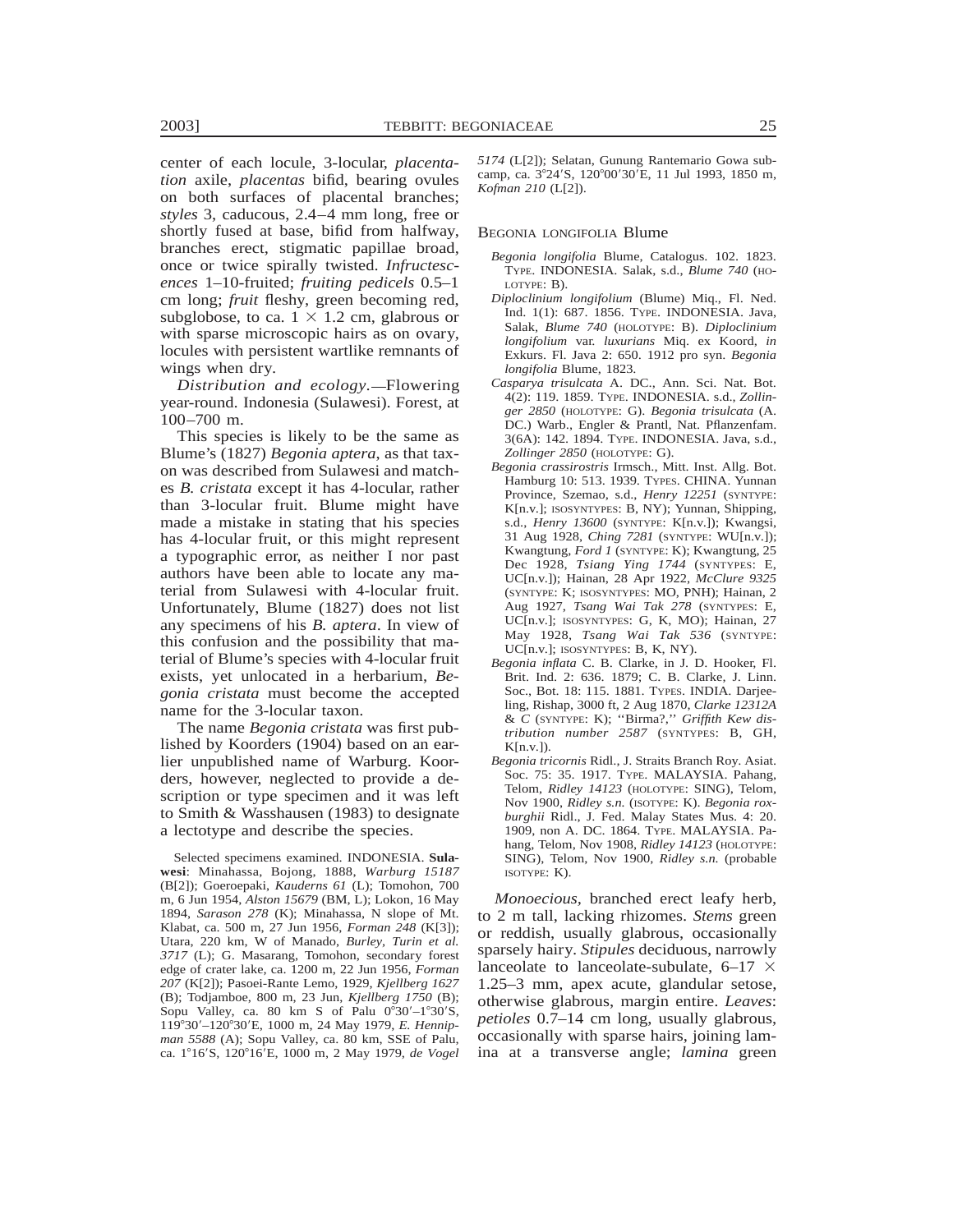above, paler green beneath, both surfaces glabrous or veins on lower surface occasionally with sparse microscopic glandular hairs, asymmetric, lanceolate to ellipticacuminate or broadly elliptic,  $11-22 \times$ 2.15–10.5 cm, apex gradually long acuminate, base cordate, basal lobes unequal, outer lobe 1–7.5 cm long, inner lobe very short, sinus (truncate-)  $0.5-1.5(-3)$  cm deep, margin shallowly toothed to almost entire, often slightly wavy, ciliate, veins 5– 7, palmate. *Inflorescences* axillary, twice branched dichasia usually 5–7-flowered, occasionally to 10-flowered, male and female flowers borne synchronously on the same or on separate inflorescences; *peduncles* 3– 15 mm long, glabrous to sparsely hairy; *bracts* caducous, narrowly lanceolate to lanceolate-subulate,  $2.25-12 \times 0.75-5$  mm, apex acute, setose, outer surface with sparse microscopic glandular hairs, margin usually entire, rarely ciliate; *bracteoles* absent. *Pedicels* glabrous or with microscopic glandular hairs, those of male flowers 0.5–1.3 cm long, those of female flowers to 1.4 cm long. *Male flowers*: *perianth segments* usually white, sometimes pale pink, 4, glabrous, outer pair broadly ovate or obovate to elliptic, outer surface strongly concave,  $4-10 \times 2.5-9$  mm, apex rounded, inner pair broadly ovate to linear-obovate,  $3.5-8.5 \times$ 2–7.8 mm, apex rounded; *stamens* 30–60, *filaments* 0.7–1.6 mm long, free to scarcely fused at base, occasionally attached to a raised receptacle, receptacle to 1.5 mm tall, *anthers* narrow-oblong to linear or elliptic, inner slightly longer than outer, 1–2.6 mm long, connective projecting 0.2–0.4 mm, apex rounded, dehiscing via vertical slits along the sides of the anther. *Female flowers*: *perianth segments* usually white, sometimes pale pink, 6, subequal, becoming gradually smaller towards center of flower, glabrous, outer 3 elliptic,  $5{\text -}16 \times 3.6{\text -}6$ mm, apex rounded, inner 3 elliptic, 4.7–13  $\times$  2.6–4.6 mm, apex rounded; *ovary* globose, 3-lobed,  $3-10 \times 3-7$  mm, with 3 ribs along angles, occasionally with equal wings from center of each locule, wings ca. 1 mm long, triangular, glabrous or with very sparse microscopic glandular hairs, 3-locular, *placentation* axillary, *placentas* bifid, bearing ovules on both surfaces of placental

branches; *styles* 3, deciduous, slender, 3–5 mm tall, fused at base for ca. 0.7 mm, bifid from shortly below halfway, branches erect, stigmatic papillae once to thrice spirally twisted. *Infructescences* often 4-fruited; *fruiting pedicels* ca. 1 cm long; *fruit* fleshy, green to reddish green, pendulous, globose to turbinate,  $6-12 \times 8-14$  mm in dried state, apex rounded, with very sparse microscopic glandular hairs.

*Distribution and ecology.*-Flowering year round in Indonesia and the Malay Peninsula, but in more northerly latitudes flowering March–October. Northeastern India, Bhutan, southern China (Yunnan to Fujian, including Hainan), Taiwan, Burma, northern Thailand, northern & central Vietnam, Malaysian peninsula, and Indonesia (Sumatra, Java, Bali, Sulawesi). Found in a wide range of habitats from primary rainforest to degraded scrub, on acidic to basic substrate in full to half shade. Usually in moist soils, but not in seasonally waterlogged sites. At altitudes between 120– 2000 m. A common species collected frequently throughout most of its range.

Clarke's syntype of *B. inflata* C. B. Clarke (*Griffith 2587* [B, GH, K]) is annotated ''Birma?'' but in Clarke (1879) the locality is given as ''Bhotan?'' The locality of this specimen, therefore, remains uncertain.

The leaves and stems of this species, which have a bitter acidic taste, are occasionally eaten as a vegetable within northern Vietnam.

Selected specimens examined: INDIA. **Assam**: Mouth of ''Sireng'' (Abor expedition), 215 m, 30 Dec 1911, *Burkill 37586* (CAL, K). **Meghalaya**: Shillong, Pangu-Minguing, 600–1267 m, 16 May 1958, *Rao 17711* (CAL).

BHUTAN. Shongan Dzong, 28 Aug 1915, 915 m, *Cooper 4713* (E).

CHINA. **Yunnan**: Mar-li-po, Tung-ting, 1200–1500 m, *Feng 1354* (B); Gongshan Dulong River, 1500 m, 11 Jul 1979, *Linqin & Dengxiangfu 790855* (KUN[2]); Hekou County, 350–400 m, 28 Jul 1991, *Shui Yuming B91–407* (KUN); Mengla Bubong, 700 m, Oct 1980, *Zhu Hua 1303* (KUN); Luo Ping, 780 m, 24 Nov 1984, *Sunhan 0511* (KUN); Mar-li-po, Tung-ting, 1200– 1500 m, 22 Nov 1947, *Feng 13541* (KUN[2]); Pingbian, 600 m, 26 Aug 1963, *Mao Pingyi 03083* (KUN[2]); Xishuangbanna, Mengyang, 750 m, 9 Aug 1977, *Tao Guoda 16712* (KUN). **Guangxi**: Moxian County, 300 m, 11 May 1957, *Chen Zhaozhou 50518* (KUN); Longjin County, 740–880 m, 14 Jun 1957, *Chen Shaoqing 12619* (KUN). **Guangdong**: Kung Ping Shan & vic., T'aan Faan, Fang Ch'eng Distr.,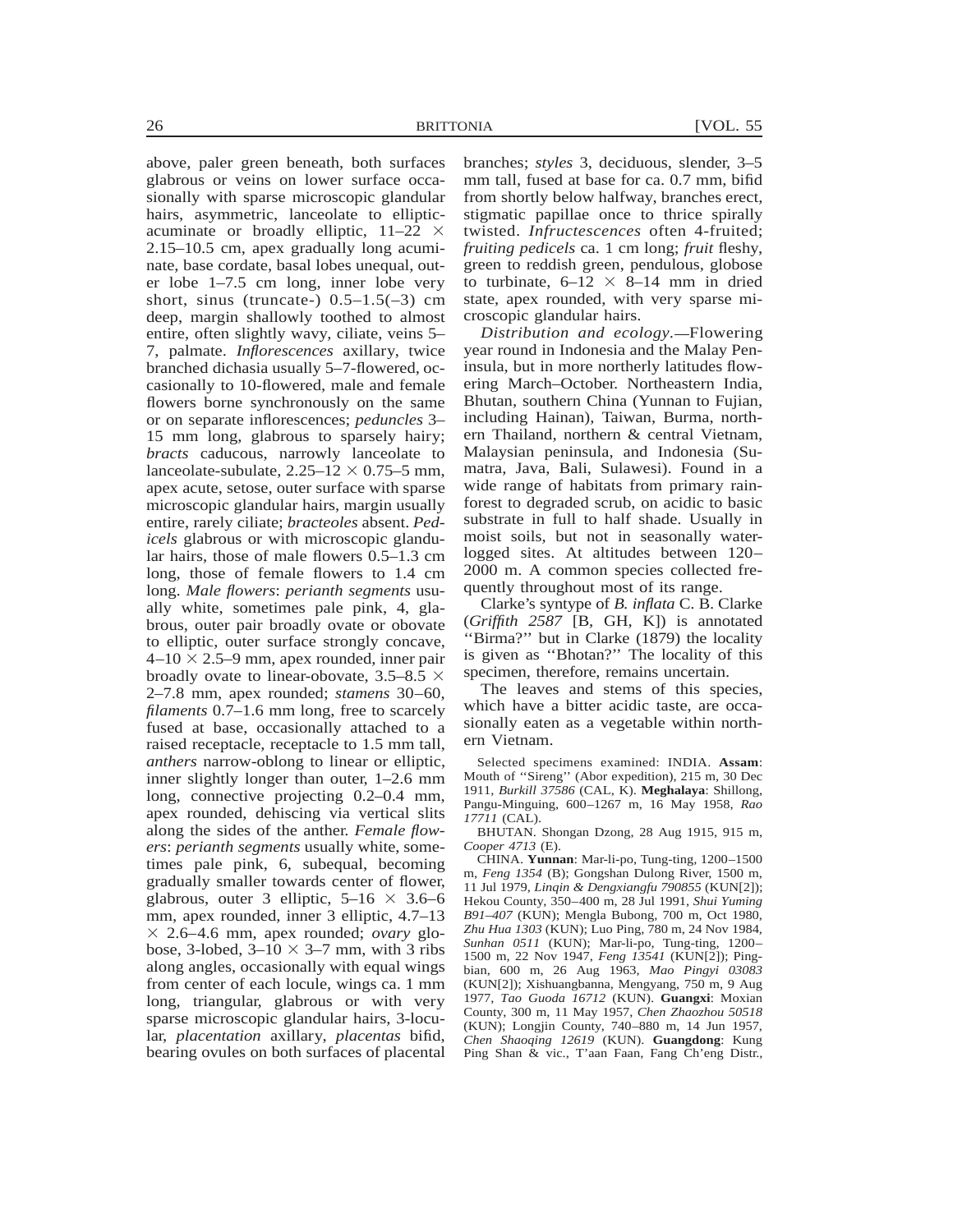*Tsang 26832* (E, K[3], P); Lofoushan Mountains, *Tsiang Ying 1744* (E). **Hainan**: Bak Sa, Forest, 22 Apr 1936, *S. K. Lau 26391* (KUN); Hung Mo Mt., *Tsang, Tsang & Fung 47* (NY); the top of Lin Fa Shan and vic. (Lam Ko Distr.), *Tsang 278* (E, G, K, MO); Sha Po Shan (Taam Chau Distr.), *Tsang 536* (B, K, NY); Ngo Ko Shan, nr. Tsat Cha Village (Ch'ang-kiang Distr.), 12 Jun 1933, *S. K. Lau 1928* (BM, NY, P); Five Finger Mt., *McClure 9325* (K, MO, NY). **Fujian**: Nanjing County, 500 m, 13 Aug 1964, *Xiameng University collecting team 1102* (KUN); SW Fukien, Liung Chon San, S of Shanghang, 725 m, *Gressitt 1677* (BM, MO).

BURMA. Kachin Hills, *Toppin 4339* (K); Theronliang Tidding valley, 28°5'N, 96°17'E, *Kingdon-Ward 7936* (K).

THAILAND. S of Ka Tha Lai in Pan Paung River Valley ca. 40 km SE of Wangka, 120–245 m, Kwai Noi River Basin expedition, *C. Y. Wu 838* (A); S of Ka Tha Lai in Pan Paung River Valley, ca. 40 km SE of Wangka, 400–800 m, 13–16 Jun, *Kostermans 838* (K); Kao ' Surat, *Kerr 13256* (K).

VIETNAM. Phu-Cho, no collector, *065* (P); Hoa Binh Prov., 2 Apr 1982, *Nguyen Nghia Thin 949* (HNU[2]); Vinh Yên Prov., Tam Dao, *Eberhardt 4990* (K, P); Mt. Bavi, *Balansa 3757* (P[2]); Dò Hoay phué, 9 Sep 1980, *Alüoi 164* (HN); Binh Tri Thien, A Luoi, 7 Sep 1980, *Phu 122* (HN[2]); Chapa, Apr 1925, no collector, *s.n.* (B); Thua Thien-Hue Prov., Vallée du sông, s.d., *Eberhardt 3107* (P); Lang bian, Ninh Thuan Prov., *Eberhardt 1764* (P).

MALAYSIA. Malay Peninsula: **Pahang**: Cameron Highlands, ca. 1125 m, 30 Apr 1937, *Henderson 32961* (BM, K). Tanah Runto, Pulau Tioman, 457 m, 8 May 1927, *Md Nur 18883* (K, L); Menuang Gasing, *Kloss s.n.* (K[2]). **Selangor**: Genting Simpah, 6 Aug 1922, *Burkill 9989* (B, K, SING); Genting Bidai, Mar 1917, *Kloss s.n.* (K[2]); Genting Bidai, 24 Sep 1914, *Ridley s.n.* (K[2], SING).

INDONESIA. **Sumatra**: Lintang, NW Helling, 1150 m, s.d., *Bu¨mmemeyer 3551* (L), *3746* (L). **Java**: Mt. Salak, 6–850 m, 27 Jan 1894, *Schiffner 2268* (L); Tjibodas Gunang Gedah, Bogor, in forest above gardens, 3 Mar 1959, *Sinclair 10080* (E); Pasin Walang nr. Nanggerang, 1000 m, 1913, *Backun 8724* (B); Preanger, ca. 1000 m, Tjadas-Malang, s.d., *Bakhuizen & Brink 2899* (L); Res. Besoeki Panjoer Idjen, *Koorders 1912* (L). **Bali**: Bedugul forest region, Mt. Batukau complex, *Kostermans et al. KK&SS92* (L); 08°15'S, 115°10'E, Lake Bratan, nr. Bedugul, 20 Jun 1976, *Meijer 10551* (L[2]); Batu Kau, 1200 m, 22 Mar 1964, *Dilmy 991* (L); Batockaoe, 23 Jan 1935, *de Voogd 2142* (L). **Sulawesi**: East of Tongoa, 650 m, ca.  $1^{\circ}10^{\prime}$ S, ca.  $120^{\circ}10^{\prime}$ E, 25 Feb 1981, *Johansson et al. 76* (K).

CULTIVATED. CHINA. **Yunnan**: Szemao Hotel, 2000 m, *Koyama et al. 1408* (KUN); ''From Darjeeling SB 1920 where seed was rec'd in 1912 from Mr I. H. Burkill when on the Abor Expedition'' (K).

#### BEGONIA RENIFOLIA Irmsch.

*Begonia renifolia* Irmsch., Bot. Jahrb. Syst. 50: 379. 1913. TYPE. INDONESIA. **Sulawesi**: Minahassa, Bojong, s.d., *Warburg 15188* (HOLOTYPE: B).

Erect *herb. Stems* simple, slender, not flexuous, internodes ca. 13 cm long, sparsely hairy, hairs glandular, stalks of hair multicellular. *Stipules* caducous, ovate-lanceolate,  $1.5 \times 0.5$  cm, apex acuminate, margin very sparsely rusty red ciliate elsewhere glabrous. *Leaves* few; *petioles* erect, 9.5–12 cm long, hairy, joining lamina at a transverse angle; *lamina* glabrous above, rusty red pilose on primary veins beneath, elsewhere glabrous, asymmetric, reniform, 8–9  $\times$  8–10 cm, apex indistinct, base very unequally cordate, inner lobe rounded, 4.5– 5.5 cm wide, margin bidentate, primary teeth present at point of primary vein contact with margin, secondary teeth small, continuous around margin, acute, ciliate, with microscopic glandular hairs, veins 7– 8, splitting into three half way along their length, palmate. *Inflorescences* a twicebranched axillary dichasium, 2–3 cm long, few-flowered; *peduncles* 2–2.5 cm long, sparsely hairy; *bracts* caducous, ovate,  $8 \times$ 0.4 mm, apex acuminate, margin very sparsely irregularly ciliate; *bracteoles* absent. *Flowers* not observed; *styles* 3, bifid from halfway, branches erect, stigmatic papillae once spirally twisted. *Infructescence* 6-fruited; *fruiting pedicels* 0.5 cm long, erect; *fruit* with thin walls (when dry), subpyramidal, 3-locular, locules inflated-globose, ca.  $7 \times$  ca. 9 mm, glabrous, wings rudimentary, riblike, attached to middle portion of locules; *placentation* axillary, *placentas* bifid, bearing ovules on both surfaces of placental branches.

*Distribution.*—Known only from the type specimen. Indonesia (northern Sulawesi).

#### BEGONIA SARCOCARPA Ridl.

*Begonia sarcocarpa* Ridl., J. Fed. Malay States Mus. 8(4): 38 1917. TYPE. INDONESIA. Sumatra: Korinchi Expedition, Barong Bharu, W side of Barisan Range, 1914, *Robinson & Kloss s.n.* (LECTOTYPE, here designated: BM).

*Monoecious,* erect *herb. Stems* flexuous with several short branches, internodes short (1.5–2 cm long in branches), slender, glabrous. *Stipules* caducous, lanceolate-acuminate,  $4-5 \times ca$ . 1.5 mm, glabrous. *Leaves*: *petioles* 0.7–1.2 cm long, slender, glabrous, joining lamina at a transverse angle; *lamina* glabrous on both surfaces, asymmetric, lan-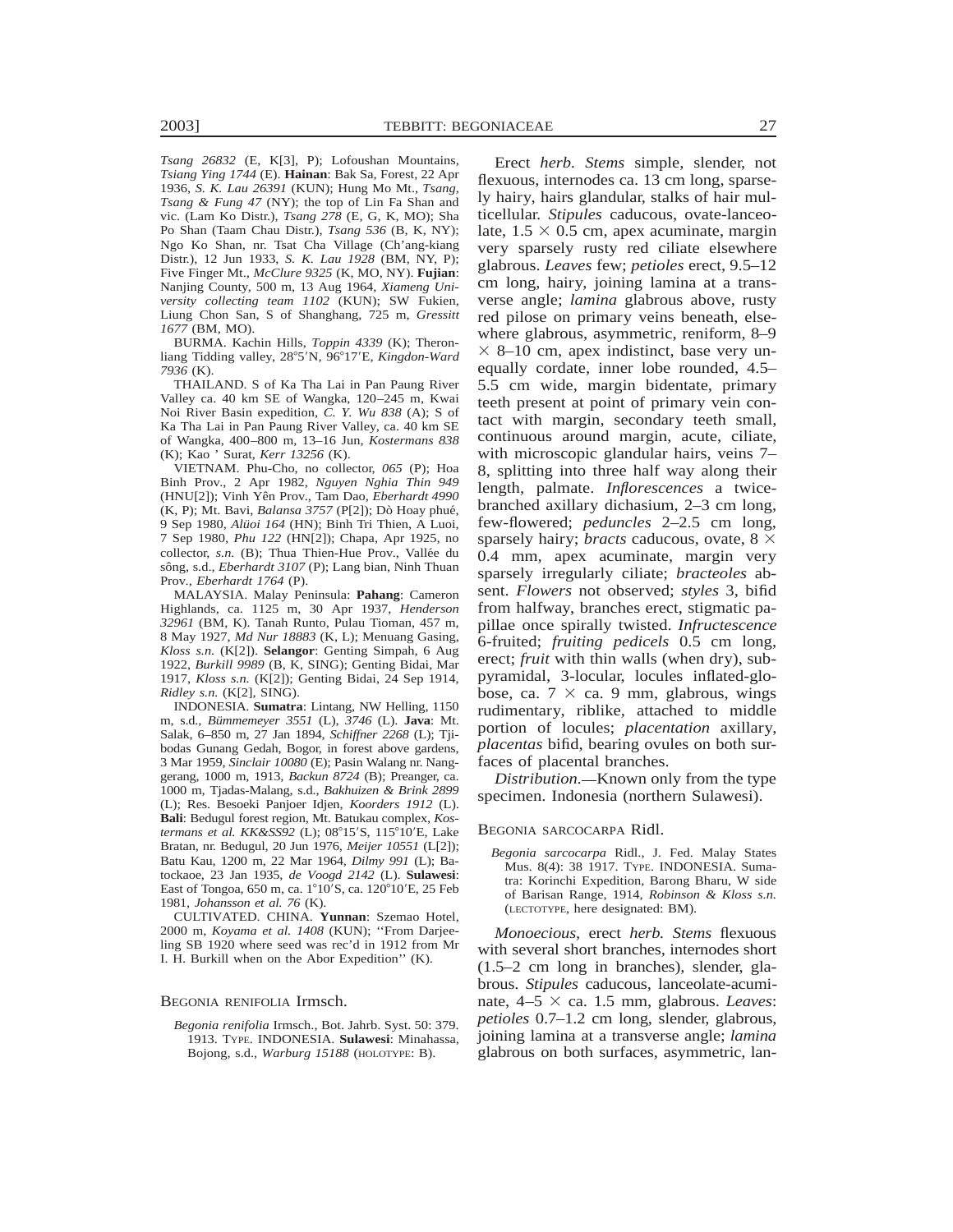ceolate-acuminate,  $5-6.5 \times 1.2-1.8$  cm, apex acuminate, base cordate, basal lobes unequal, inner lobe 0.5–1 cm wide, sinus 1.5–2.5 mm deep, margin shortly acutetoothed where secondary veins reach the margin, veins pinnate. *Inflorescences* terminal and in upper leaf axils, once-branched dichasiums, 3–4-flowered, male and female flowers borne synchronously on same inflorescence; *peduncles* to 6 mm long; *bracts* caducous, ovate,  $1-2 \times 0.6-1.4$  mm, glabrous; *bracteoles* absent. *Pedicels* to 1.4 cm long, glabrous. *Male flowers*: *perianth segments* 4, glabrous, obovate to elliptic, subequal, outer pair slightly longer,  $5-6 \times 2-4.5$ mm, apex obtuse; *stamens* ca. 75, *filaments* free, linear, central filaments slightly longer, to 1 mm long, *anthers* obovate-elliptic, ca. 1.3 mm long, dehiscing via longitudinal splits along sides of anther, connective projecting ca. 0.2 mm, apex rounded. *Female flowers*: *perianth segments* 5, subequal, elliptic,  $5-6.5 \times 1.6-2.8$  mm, glabrous; *ovary* globose, ca.  $4 \times$  ca. 4 mm, appearing wingless, wings 3, very short, along center of locules, ca. 0.3 mm long, 3-locular, *placentation* axile, *placentae* bifid, ovules attached to both surfaces of placental branches; *styles* 3, caducous, ca. 2.5 mm long, shortly fused at base, branches bifid from 1/3 of length, branches erect, horseshoe shaped, stigmatic papillae once spirally twisted. *Infructescences* 1–2-fruited, erect; *fruiting pedicels* 8– 9 mm long; *fruit* fleshy, globose, locules inflated, ca.  $0.8 \times$  ca. 0.8 cm, wingless but widest part with small protrusions, crowned by remains of style.

*Distribution and ecology.* Known only from the type specimen. Flowering in June. Indonesia (Sumatra). Montane forest, 1200 m.

A Robinson & Kloss specimen which Ridley labeled as the holotype of *Begonia baccata* Ridl. is designated the lectotype of *B. sarcocarpa* Ridl. It appears that Ridley changed his mind concerning the name of this taxon before its publication; an examination of his bibliography (Henderson & Van Steenis, 1935) and references contained therein indicates that he never published the name *Begonia baccata*. This is presumably because Hooker (1866) had previously used the name *Begonia baccata* for an African species. The specimen, *Rob-* *inson & Kloss s.n.*, is very distinct and fits the original description of *B. sarcocarpa* Ridl. Ridley did not designate a type specimen in his description of *B. sarcocarpa* (Ridley, 1917b).

## BEGONIA TURBINATA Ridl.

*Begonia turbinata* Ridl., J. Fed. Malay States Mus. 8(4): 37. (1917). TYPES. INDONESIA. Sumatra: Siolak Daras, at 3000 ft, 1914, *Robinson & Kloss s.n.* (LECTOTYPE, here designated: BM; ISOLECTO-TYPES: BM, K), Sungei Kumbang at 1370 m, *Robinson & Kloss s.n.* (SYNTYPE: BM).

*Monoecious,* erect *herb. Stems* to 2.5 m tall, green, slender, simple or few branched, glabrous. *Stipules* caducous, lanceolate,  $0.6-1.3 \times 0.3-0.6$  cm, apex acuminate, margin entire, glabrous. *Leaves*: *petioles* 2– 7 cm long, slender, glabrous, joining lamina at a transverse angle; *lamina* green above, paler green with red veins beneath, both surfaces with sparse microscopic glandular hairs, asymmetric, lanceolate,  $8-16 \times 1.8$ 6.5 cm, apex acuminate, base shallowly cordate, basal lobes unequal, inner lobe  $0.7-2.4$  cm long, sinus  $0-2.4$  cm deep, margin serrate-toothed, teeth ciliate, veins 6, palmate. *Inflorescence* a loose axillary 1–2 branched dichasium, few-flowered, male and female flowers borne synchronously on same inflorescence; *peduncles* to 1 cm long; *bracts* caducous, ovate, ca.  $6 \times 2$  mm, apex acuminate, with very sparse microscopic glandular hairs; *bracteoles* absent. *Pedicels* of male flowers to 1.7 cm long, of female flowers to 1 cm long. *Male flowers*: *perianth segments* 4, white to pink, glabrous, outer pair orbicular-elliptic,  $4.6-6 \times 3.2-$ 4.4 mm, apex obtuse, inner pair ovate-elliptic,  $3.8-5.4 \times 2.5-4$  mm, apex obtuse; *stamens* ca. 25–30, *filaments* ca. 0.6 mm long, linear, free to base, central filaments slightly longer than outermost filaments, *anthers* linear-elliptic, ca. 1.5 mm long, dehiscing via vertical slits along side of anther, connective projecting ca. 0.2 mm, apex rounded. *Female flowers*: *perianth segments* 6, white to pink, glabrous, ovate-elliptic, outer 3 to 8  $\times$  6 mm, apex obtuse, inner 3 to 7 3 3 mm, apex obtuse; *ovary* fleshy, green, spinning-top-shaped, locules inflated, with 3 very short wings running along outer angle of locules, these later drying out in fruit